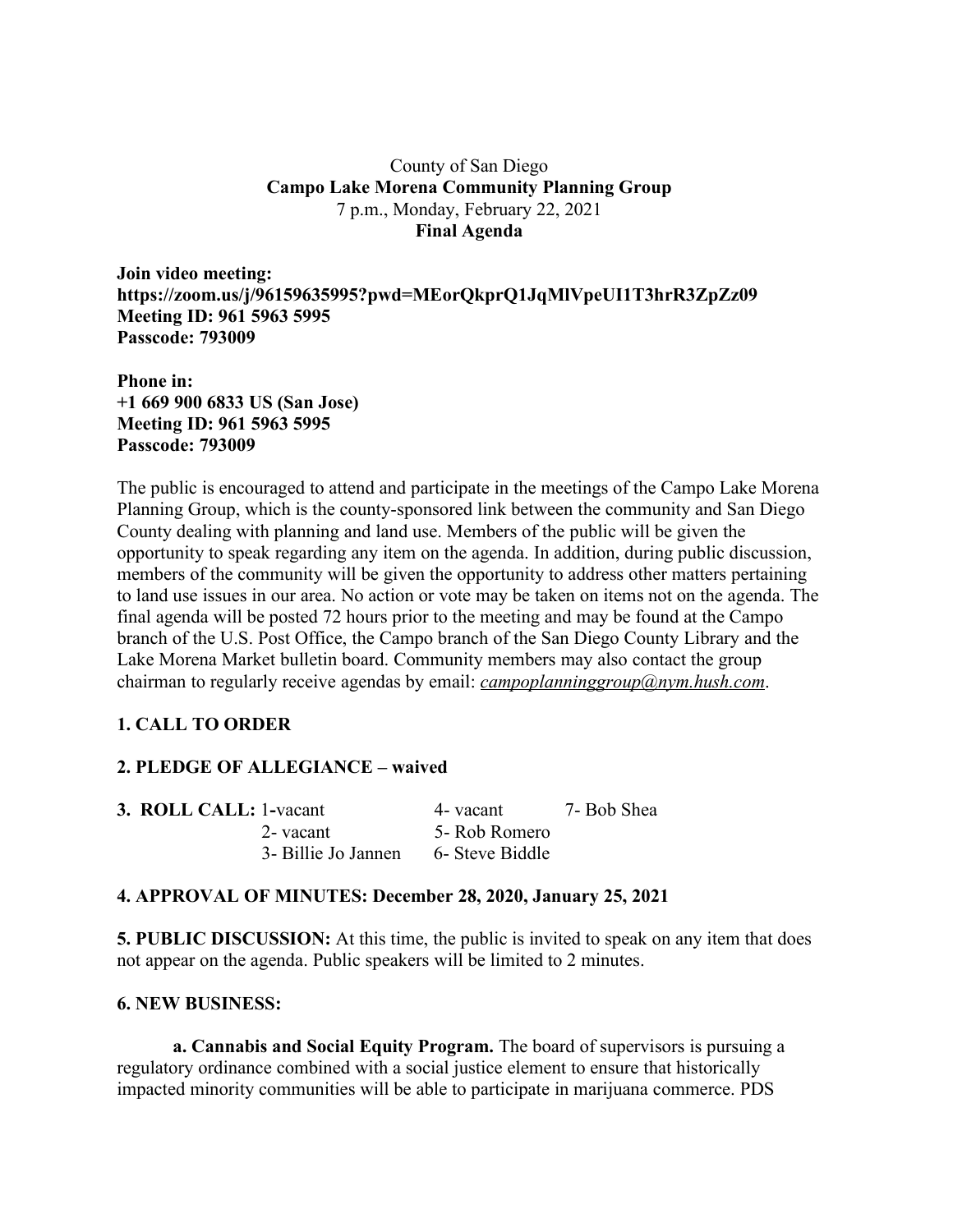planners Donald Chase and Scott Christman will present an overview of the project. Rob Romero will discuss operational scale for rural growing of marijuana and provide other insights from the CLMPG Cannabis Subcommittee. For additional information, please visit the project's website: https://www.sandiegocounty.gov/content/sdc/pds/Cannabis.html **Discussion and vote.**

**b. Star Ranch purchase by county for conservation and preservation of habitat.** We only recently learned of this proposal and want to have formal comments ready by the March 17 hearing on this purchase. The project description says the U.S. Navy is also partnering in this purchase in order to have a no-development overlay. It is unclear, however, whether the development prohibition includes all development or just housing development. The property has an application in process for over 400 homes, but processing has been suspended since 2012. **Discussion and vote.**

#### **7. OLD BUSINESS:**

**a. Standing subcommittee reports (no action):** Groundwater, Rob Romero; Sewer and Septic, vacant; Community Economic Impacts, Steve Biddle; Public Safety, Bob Shea.

**c. Chairman's report, Billie Jo Jannen (no action).**

#### **8. CORRESPONDENCE AND ANNOUNCEMENTS**

**a. The Star Ranch vesting and landscape architecture maps** are available, both at meetings and by appointment with the CLMPG chairman. The property has been for sale for some years and has been in and out of escrow with both conservation and private enterprise entities. **The proposed plan is still in play and is part of the property offering, but will be abandoned if purchased by conservation entities.**

**b. Request from District 2 Supervisor Joel Anderson for input on cannabis regulation and a proposed needle exchange program. Forwarded to group.**

**c. Login information for Supervisor Anderson's February 24 meeting with planning groups. Forwarded to group.**

**d. Support materials for update to the County's Guidelines for Determining Significance for Hydrology and Water Quality.** https://www.sandiegocounty.gov/pds/ceqa/ SignificanceGuidelinesHydrology2021.html **Forwarded to group.**

### **e. Findings from Affordable and Middle-Income Housing Study conducted to support the housing element update currently underway. Forwarded to group.**

**f. Notice of comment period for the Final Engineering Flexibility update.** The project proposes amendments to the County Zoning Ordinance, County Subdivision Ordinance, and County Grading Ordinance to allow project changes required to comply with changes in State or Federal regulatory requirements, without requiring a modification or